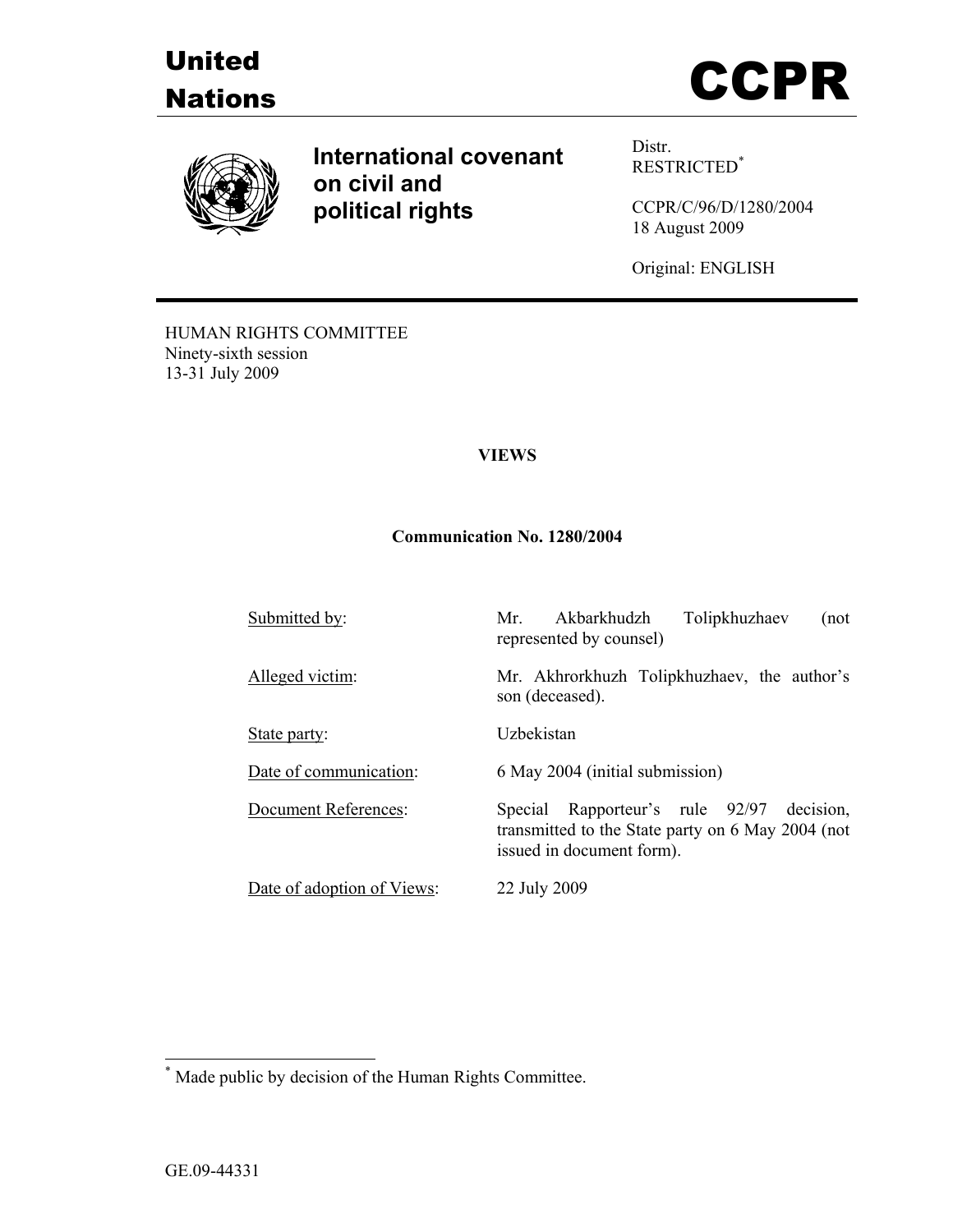*Subject matter:* Death sentence imposed after unfair trial and use of torture during preliminary investigation

 *Procedural issue:* Non-respect of a request for interim measures of protection.

 *Substantive issues:* Forced confession; arbitrary deprivation of life following a death sentence imposed after an unfair trial.

 *Articles of the Covenant:* 6(1), (4), and (6); 7; 9(1)-(4); 10; 14(1)-(4); 16

 *Article of the Optional Protocol:* 2

 On 22 July 2009, the Human Rights Committee adopted the annexed text as the Committee's Views under article 5, paragraph 4, of the Optional Protocol in respect of communication No.1280/2004.

# [ANNEX]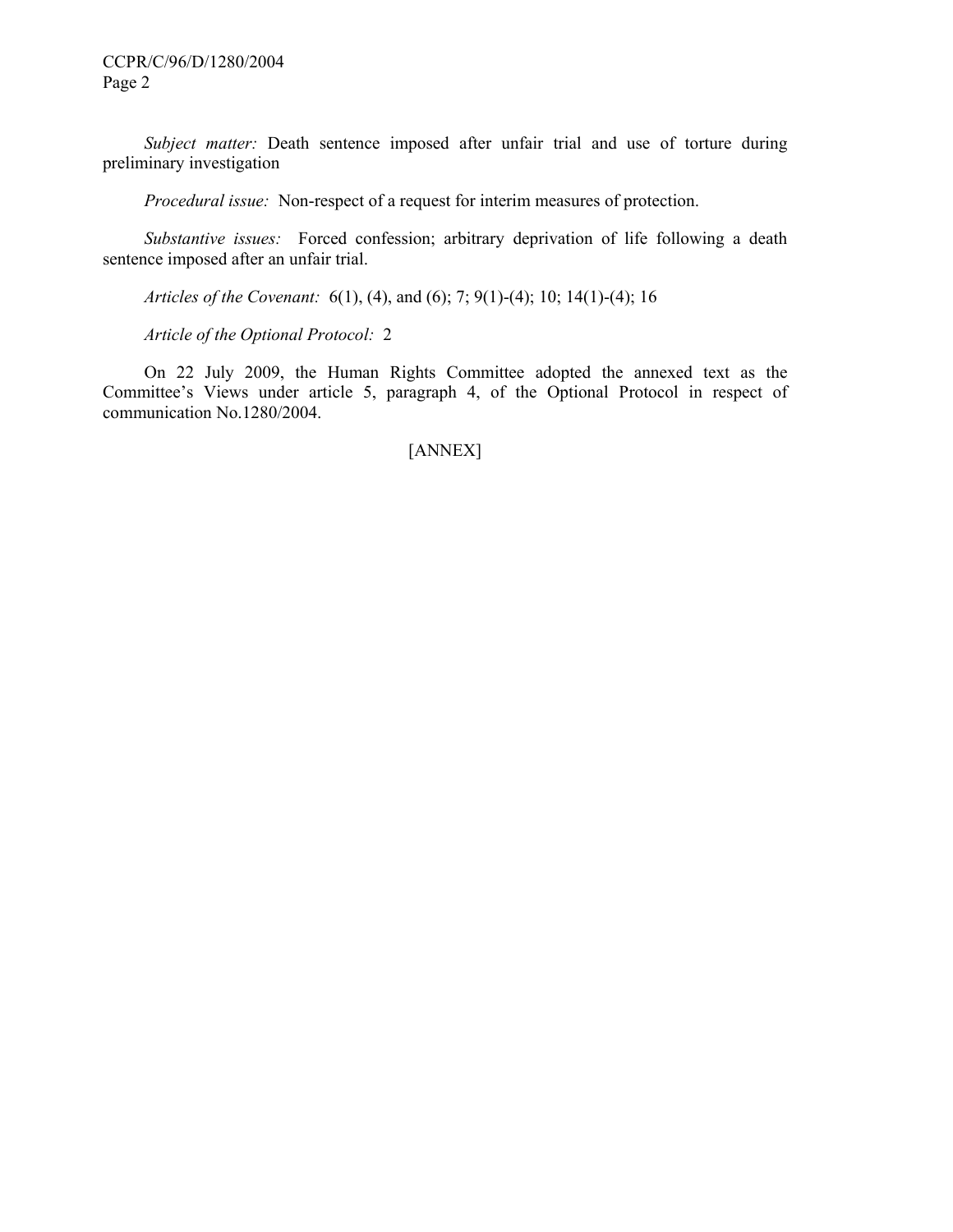### **ANNEX**

Views of the Human Rights Committee under article 5, paragraph 4, of the Optional Protocol to the International Covenant on Civil and Political rights

Ninety-sixth session

concerning

### **Communication No. 1280/2004\***

| Submitted by:          | Tolipkhuzhaev<br>Akbarkhudzh<br>Mr<br>(not<br>represented by counsel) |
|------------------------|-----------------------------------------------------------------------|
| Alleged victim:        | Mr. Akhrorkhuzh Tolipkhuzhaev, the author's<br>son (deceased).        |
| State party:           | Uzbekistan                                                            |
| Date of communication: | 6 May 2004 (initial submission)                                       |

 The Human Rights Committee, established under article 28 of the International Covenant on Civil and Political Rights,

Meeting on 22 July 2009,

 Having concluded its consideration of communication No. 1280/2004, submitted to the Human Rights Committee on behalf of Mr. Akhrorkhuzh Tolipkhuzhaev under the Optional Protocol to the International Covenant on Civil and Political Rights,

Having taken into account all written information made available to it by the author of the communication, and the State party,

Adopts the following:

 $\overline{a}$ 

### **Views under article 5, paragraph 4, of the Optional Protocol**

1.1 The author of the communication is Mr. Akbarkhudzh Tolipkhuzhaev, an Uzbek national, born in 1951. He submits the communication on behalf of his son, Akhrorkhuzh Tolipkhuzhaev, also an Uzbek national, born in 1980, who, at the time of submission of the communication, was imprisoned in Uzbekistan and was awaiting execution of a death sentence imposed by the

<sup>\*</sup> The following members of the Committee participated in the examination of the present communication: Mr. Abdelfattah Amor, Mr. Prafullachandra Natwarlal Bhagwati, Mr. Lazhari Bouzid, Ms. Christine Chanet, Mr. Ahmad Amin Fathalla, Mr. Yuji Iwasawa, Ms. Helen Keller, Mr. Rajsoomer Lallah, Ms. Zonke Zanele Majodina, Ms. Iulia Antoanella Motoc, Mr. Michael O'Flaherty, Mr. José Luis Pérez Sanchez-Cerro, Mr. Rafael Rivas Posada, Sir Nigel Rodley, Mr. Fabian Omar Salvioli, Mr. Krister Thelin and Ms. Ruth Wedgwood.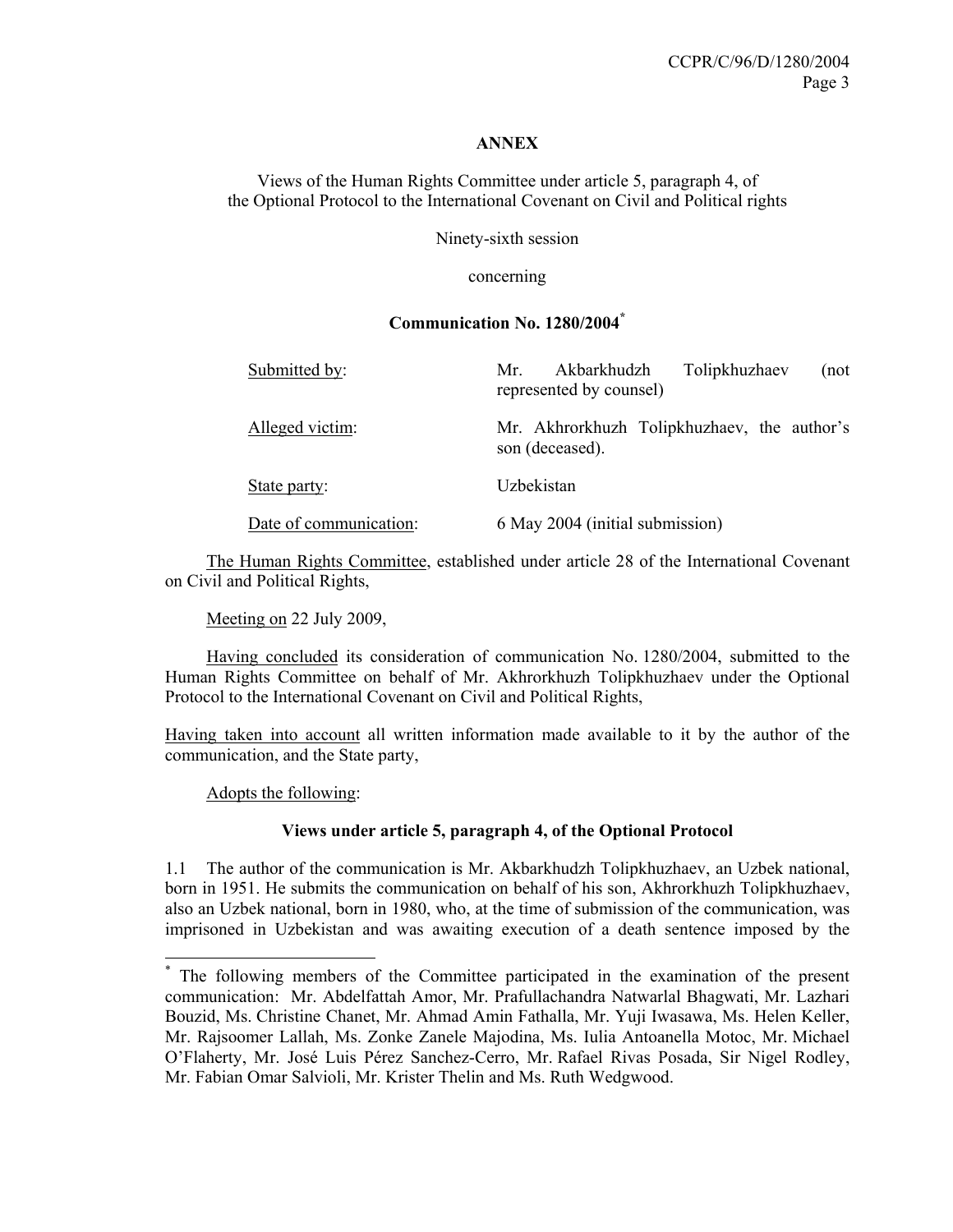Military Court of Uzbekistan on 19 February 2004. The author claims that the State party violated his son's rights under article 6, paragraphs 1 and 4; article 7; article 9; article 10; article 14, paragraphs 1-3; and article 16 of the Covenant.

1.2 On 6 May 2004, pursuant to rule 92 of its rules of procedure, the Human Rights Committee, acting through its Special Rapporteur on New Communications and Interim Measures, requested the State party not to carry out Mr. Tolipkhuzhaev's execution while his case is examined by the Committee. On 27 June 2004, the State party informed the Committee that given that Mr. Tolipkhuzhaev's sentence was quashed by the Military College of the Supreme Court of Uzbekistan on 25 May 2004, his case was referred back to the Military Court of Uzbekistan for further examination.

1.3 On 15 March 2005, the Committee received unofficial information that the author's son might have been executed in early March. The issue was raised during the examination of the State party's second periodic report under the Covenant, on 21 and 22 March 2005. The State party's delegation provided the Committee with information to the effect that Mr. Tolipkhuzhaev's execution had been stayed pending the consideration of his case by the Committee.

1.4 On 13 April 2005, however, the author provided the Committee with a copy of a death certificate, according to which his son had been executed on 1 March 2005. The same day the Committee, acting through its Chairperson, sent a letter to the Permanent Representative of Uzbekistan to the United Nations Office in Geneva, expressing "dismay and utmost concern" about the alleged victim's execution, and requesting prompt written explanations. The State party explained, by Note verbale of 23 April 2008, that on 12 April 2004, Mr. Tolipkhuzhaev had refused to make a request for a presidential pardon. He was executed after the sentence of 19 February 2004 became executory. According to the State party, the Note verbale transmitted by the Office of the High Commissioner for human rights with the request not to execute the alleged victim pending the consideration of his case had reached the Supreme Court of Uzbekistan only after the alleged victim's execution.

1.5 The Optional Protocol entered into force for the State party on 28 December 1995.

# **The facts as presented by the author:**

2.1 On 19 February 2004, Mr. Akhrorkhudzh Tolipkhuzhaev, then a military officer, was found guilty and sentenced to death by the Military Court of Uzbekistan, for the murder of the children of one of his former commanders, in order to conceal the theft of jewellery, money and other items from the latter's home on 17 July 2001. After committing the crime, he fled to Kazakhstan where he was subsequently arrested. He was transferred to Tashkent on 13 September 2002.

2.2 On 24 March 2004, the Military College of the Supreme Court of Uzbekistan confirmed Mr. Tolipkhuzhaev's sentence. At the time of submission of the communication, the author contended that a request for pardon had been filed with the Office of the President, but no reply had been received.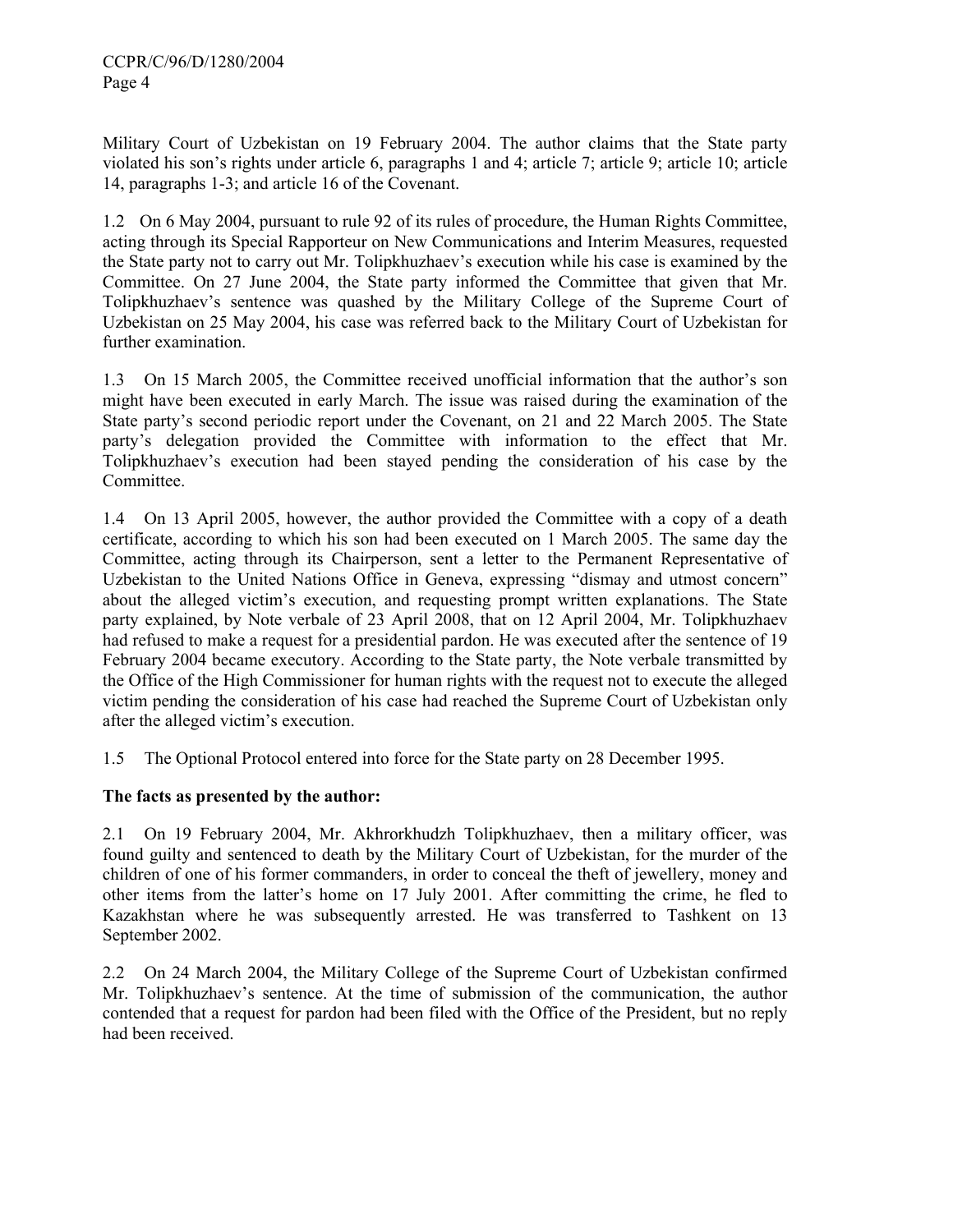2.3 According to the author, his son's death sentence was unlawful, as the courts followed the position of the investigation, failed in their duty of impartiality and objectivity, and based their decisions on his son's confessions obtained under torture at the beginning of the investigation. His son's guilt and involvement in the murder was not established without reasonable doubt either during the preliminary investigation or in court. The sentence was too severe and unfounded, and did not correspond to his son's personality, given that his son was a good and quiet individual and a hard worker who had never committed a crime before. The court allegedly assessed incorrectly the evidence on file and ignored elements proving his son's innocence.

2.4 The author reiterates that during the preliminary investigation, his son was beaten and tortured by policemen and forced to confess his guilt. He refers to a Ruling of the Supreme Court of 20 November 1996, according to which evidence obtained through unlawful means of investigation is unlawful; in this case, the courts refused to examine the allegations of torture and beatings made by his son.

2.5 In court, the author's son denied having committed the murder. He acknowledged that he went to the home of his former commander on 17 July 2001, but the latter was absent. Given that Tolipkhuzhaev knew the family well, he was invited to wait for his friend in the apartment. Inside, he saw an open wallet with jewellery, and decided to steal it. At one moment, when his friend's daughter left the room, he took the wallet and escaped. Later the same day, he decided to return the jewellery and went back to the apartment. There, he discovered the bodies of his friend's children. Afraid that he would be charged with murder, he fled to Kazakhstan. He was arrested there and returned to Uzbekistan on 13 September 2002. After his return, he was beaten and tortured by investigators and was forced to produce written confessions for the murders.

2.6 The author provides details on how his son was treated by the police: several officers repeatedly lifted him and then violently dropped him on the concrete floor. Mr. Tolipkhuzhaev's started to bleed from the mouth. Later, he discovered blood in his urine, and he started to spit blood. When the investigators brought him to the Investigation Detention Centre (SIZO), both the duty officer at the detention centre and the centre's doctor refused to accept Mr. Tolipkhuzhaev in the centre, in light of his health condition. The author's son was then brought back to the police station and was given medical treatment there.

2.7 The author claims that his son had to be transferred to the Investigation Detention Centre (SIZO) on 16 September, but he was brought there only on 24 September 2002. The officers of the detention centre again refused to admit him, as his body was all black and blue. On 26 September 2002, he was once again brought to the detention centre but was again denied access. This time, however, the author's son asked the detention centre's authorities to keep him there, as otherwise, according to him, the police officers would kill him. He was thus admitted at the centre. At the detention centre, Mr. Tolipkhuzhaev continued to urinate and spit blood, had pain and could not sleep. He asked for help and a doctor (A.) examined him and ordered a treatment. According to the author, all this was documented in the detention centre's medical records. Mr. Tolipkhuzhaev's lawyer asked the trial court to examine these records, but this was not done.

2.8 The author gives other examples of instances where the court refused to examine additional evidence or to interrogate witnesses: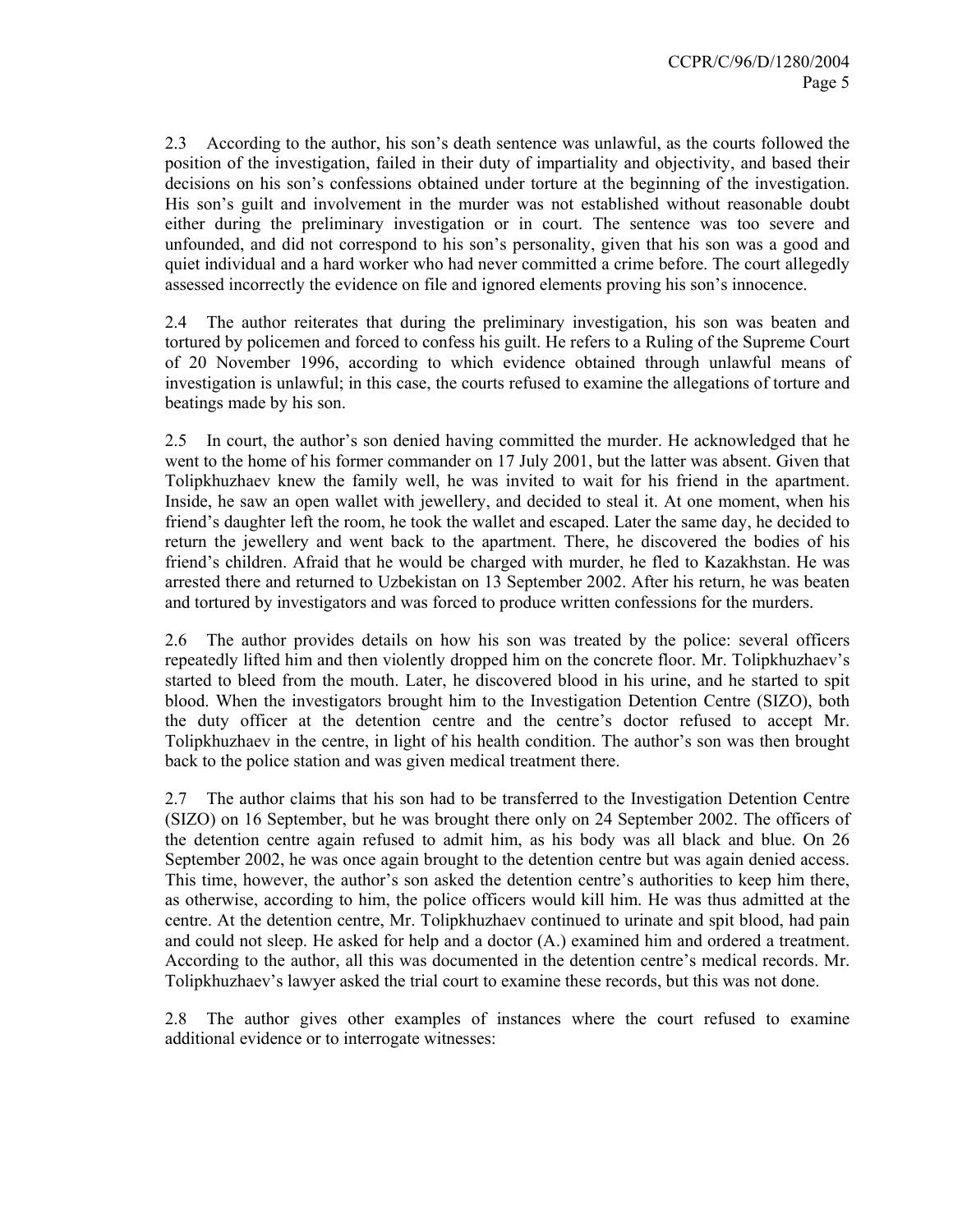(a) Mr. Tolipkhuzhaev's lawyer requested the court to interrogate the medical doctor and the officer who were on duty in the temporary detention centre between 13 and 26 September, but allegedly his request remained unanswered.

(b) The lawyer produced a document produced by a doctor from the Ministry of Interior, attesting that Mr. Tolipkhuzhaev had been subjected to torture. Instead of initiating an inquiry, however, the court ignored the evidence. In addition, Mr. Tolipkhuzhaev affirmed that he would be able to identify those who tortured him, but the judge refused to inquire into this affirmation.

(c) The court refused to interrogate two nurses from the detention centre in order to verify whether they had information about Mr. Tolipkhuzhaev's rib injury and the existence of other injuries, and to assess whether these injuries were registered in the medical centre's records. The court refused to interrogate the doctor (A.), who administrated a treatment to the author's son.

(d) The court did not take into consideration a document issued by a doctor from institution UYa 64-1 in Tashkent, to the effect that while in detention, Mr. Tolipkhuzhaev had received injuries to the ribs, arms and legs.

(e) The court refused to call four of Mr. Tolipkhuzhaev's cellmates, who allegedly could have testified about the latter's torture and ill-treatment.

(f) Both the author's son and counsel pointed out to the court that Mr. Tolipkhuzhaev was arrested on 13 September 2002, but was only brought to an investigation centre on 26 September 2002, instead of 16 September 2002 as required by law. They claimed that these dates were recorded in the registry of the Tashkent Department of the Ministry of Internal Affairs. They asked the court to examine the registry and the judge allegedly accepted to do so, but never in fact did. The above shows that the trial court has acted in a biased and unprofessional way in this case.

2.9 According to the author, his son's right to defence was also violated. During the early stages of investigation, he was not represented by counsel and was not informed of his procedural rights. According to Uzbek law, the presence of a lawyer is compulsory in all cases that might be punished with death penalty. In addition, when the case was examined on appeal, the appeal instance of the Military Court called as witnesses Mr. Tolipkhuzhaev's former lawyers and the prosecutor interrogated them. The lawyers in question allegedly testified against their former client, thus violating not only the law and the alleged victim's rights but also ethics rules of legal profession.

2.10 The author further adds that a witness affirmed in court that on the day of the crime, two individuals inquired about the exact location of the apartment of the father of the murdered persons. According to this witness, the individuals in question arrived in the neighbourhood in a black car. Shortly afterwards, she saw them leaving precipitously in the car after running out of the flat. This was confirmed by another witness. The court, however, allegedly ignored these depositions.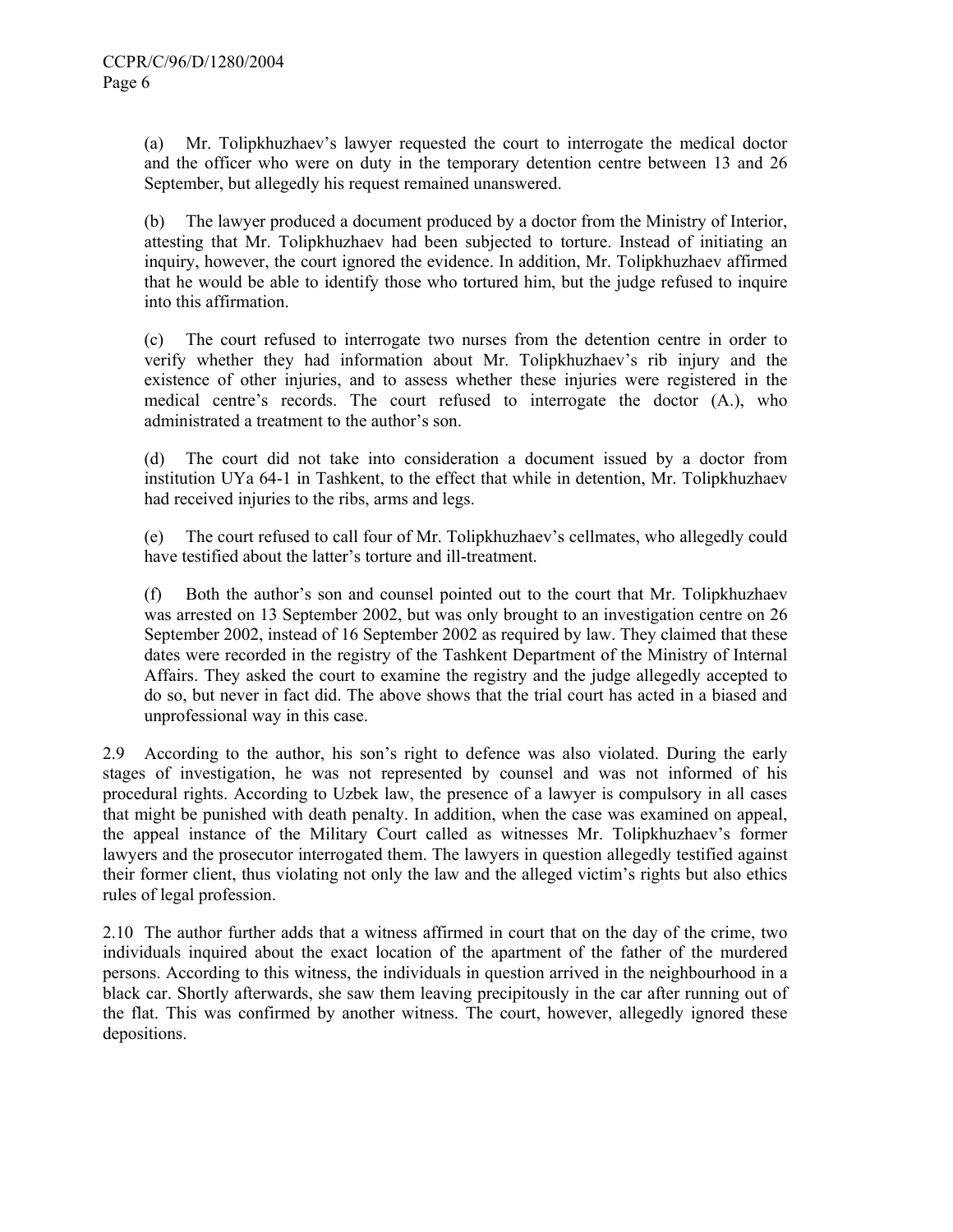2.11 The author further contends that all expert's acts and conclusions do not establish who committed the murder. Immediately after the crime, investigators undertook a search with dogs. The dogs went into three different directions. At the crime scene, investigators found ten sets of fingerprints, but none of them matched those of Tolipkhuzhaev.

## **The complaint**

3. The author claims that his son was sentenced to death unlawfully, after an unfair trial, with use of torture during the investigation to make him confess guilt. He claims that the State party violated his son's rights under article 6, paragraphs 1 and 4; article 7; article 9; article 10; article 14, paragraphs  $1 - 3$ ; and article 16, of the Covenant.

## **State party's observations on admissibility and merits:**

4.1 On 27 June 2004, the State party informed the Committee that on 3 July 2002, the Almaty City Court (Kazakhstan) had found Mr. Tolipkhuzhaev guilty of theft and sentenced him to three years in prison.

4.2 On 19 February 2004, the Military Court of Uzbekistan found him guilty of having murdered, with aggravating circumstances, two children, on 17 July 2001 in Tashkent; of having committed a theft in their parent's home; and of having deserted the Uzbek armed forces. For these crimes, he was sentenced to death. On 26 March 2004, the appeal instance of the Military Court upheld the death sentence.

4.3 The State party adds that on 25 May 2004, the Military College of the Supreme Court annulled the decision of the appeal instance of the Military Court, given that a number of circumstances were not examined, and referred the case back for further examination.

4.4 On 23 April 2008, the State party added that on 12 April 2004, Mr. Tolipkhuzhaev refused to file a request for pardon, and a record to this effect was sent to the presidential administration. Once the ruling entered into force, the death sentence was carried out. The State party finally contends that the Committee's request for interim measures was received by Supreme Court of Uzbekistan after the execution has already been carried out.

5. The author was requested to comment on the State party's observations, but no reply was received, in spite of two reminders (sent in 2008 and 2009).

### **Non respect of the Committee's request for interim measures**

6.1 When submitting his communication on 6 May 2004, the author informed the Committee that at that juncture, his son was detained on death row. On 27 June 2004, the State party informed the Committee that the alleged victim's criminal case was referred back for further investigation. During the examination of the State party's second periodic report under the Covenant, in March 2005, the Committee asked for clarifications on the specific case. The State party replied that Mr. Tolipkhuzhaev's execution had not been carried out. On 23 April 2008, however, the State party contended that the alleged victim's execution had in fact been carried out after the ruling of the Military Court of 19 February 2004 had become executory. The Committee notes that in spite of the manifestly contradictory contentions made by the State party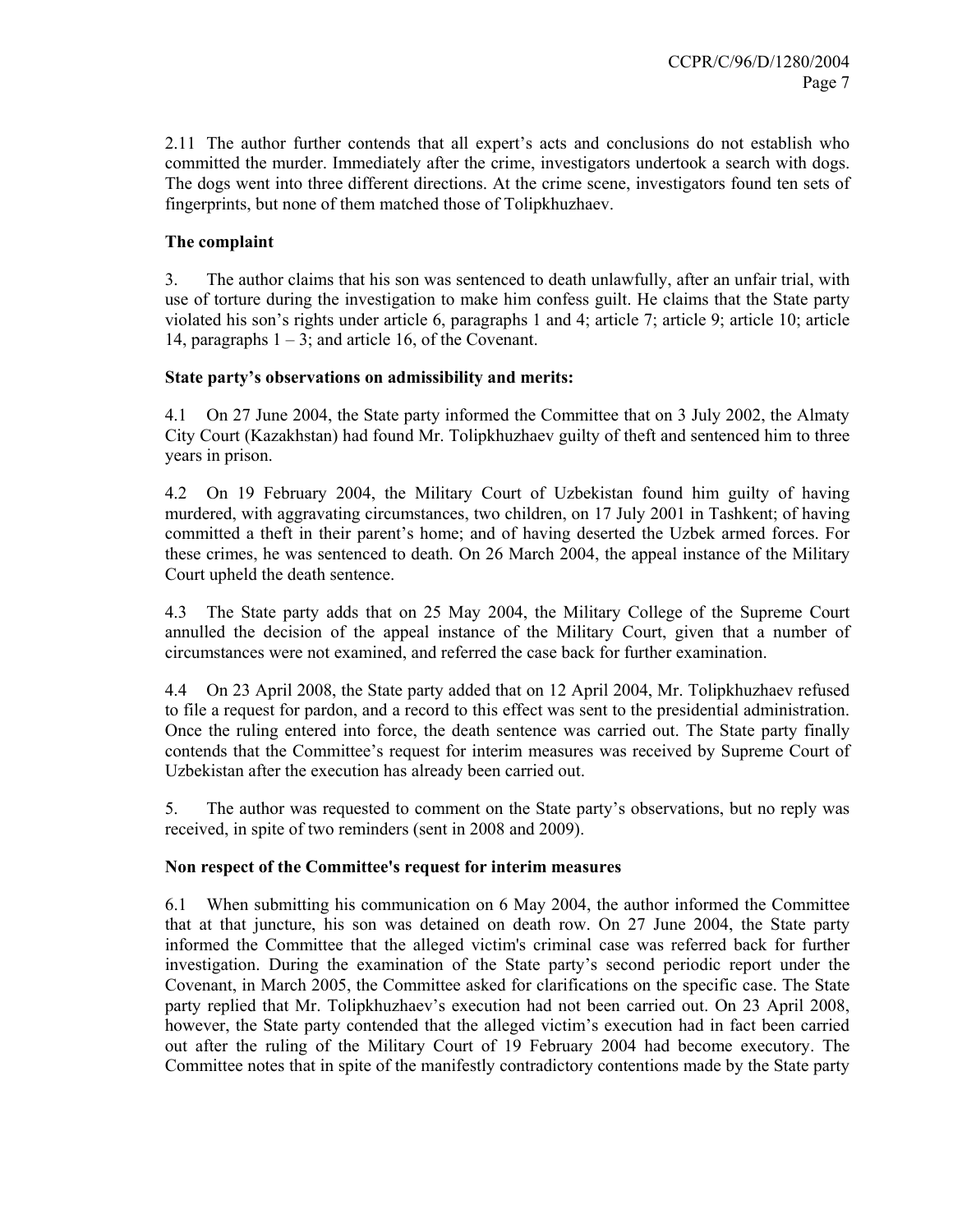on this particular issue, it remains uncontested that the execution in question took place despite the fact that the alleged victim's communication had been registered under the Optional Protocol and a request for interim measures of protection had been duly addressed, and received, by the State party, as confirmed at least by the State party reply of 27 June 2004, even if it is contended that this information was conveyed to the Supreme Court after the execution.

6.2 The Committee recalls that by adhering to the Optional Protocol, a State party to the Covenant recognizes the competence of the Committee to receive and consider communications from individuals claiming to be victims of violations of any of the rights set forth in the Covenant<sup>1</sup>. Implicit in a State's adherence to the Protocol is an undertaking to cooperate with the Committee in good faith, so as to enable it to consider such communications, and after examination, to forward its Views to the State party and to the individual concerned (article 5, paragraphs 1 and 4). It is incompatible with these obligations for a State party to take any action that would prevent or frustrate the Committee in its consideration and examination of the communication, and in the expression of its final Views.

6.3 Apart from any violation of the Covenant found against a State party in a communication, a State party commits grave breaches of its obligations under the Optional Protocol if it acts to prevent or to frustrate consideration by the Committee of a communication alleging a violation of the Covenant, or to render examination by the Committee moot and the expression of its Views nugatory and futile. In the present case, the author alleges that his son was denied his rights under various articles of the Covenant. Having been notified of the communication, the State party breached its obligations under the Protocol by executing the alleged victim before the Committee concluded its consideration and examination of the case, and the formulation and communication of its Views.

6.4 The Committee recalls that requests for interim measures of protection under rule 92 of its Rules of Procedure adopted in conformity with article 39 of the Covenant, are essential to the Committee's role under the Protocol. Flouting of the rule, especially by irreversible measures such as, as in this case, the execution of Mr. Tolipkhuzhaev, undermines the protection of Covenant rights through the Optional Protocol<sup>2</sup>.

# **Issues and proceedings before the Committee**

# **Consideration of admissibility**

 $\overline{a}$ 

7.1 Before considering any claim contained in a communication, the Human Rights Committee must, in accordance with rule 93 of its rules of procedure, decide whether or not the communication is admissible under the Optional Protocol to the Covenant.

7.2 The Committee notes, as required by article 5, paragraph 2 (a) and (b), of the Optional Protocol, that the same matter is not being examined under any other international procedure of

<sup>&</sup>lt;sup>1</sup> See, inter alia, Piandiong v. the Philippines, Communication No. 869/1999, Views adopted on 19 October 2000, paragraphs 5.1 - 5.4; Shevkkhie Tulyaganova v. Uzbekistan, Communication No. 1041/2001, Views adopted on 20 July 2007, paragraphs 6.1 - 6.3.

<sup>&</sup>lt;sup>2</sup> See, for example, Davlatbibi Shukurova v. Tajikistan, Communication No. 1044/2002, Views adopted on 17 March 2006, paragraphs 6.1 -6.3.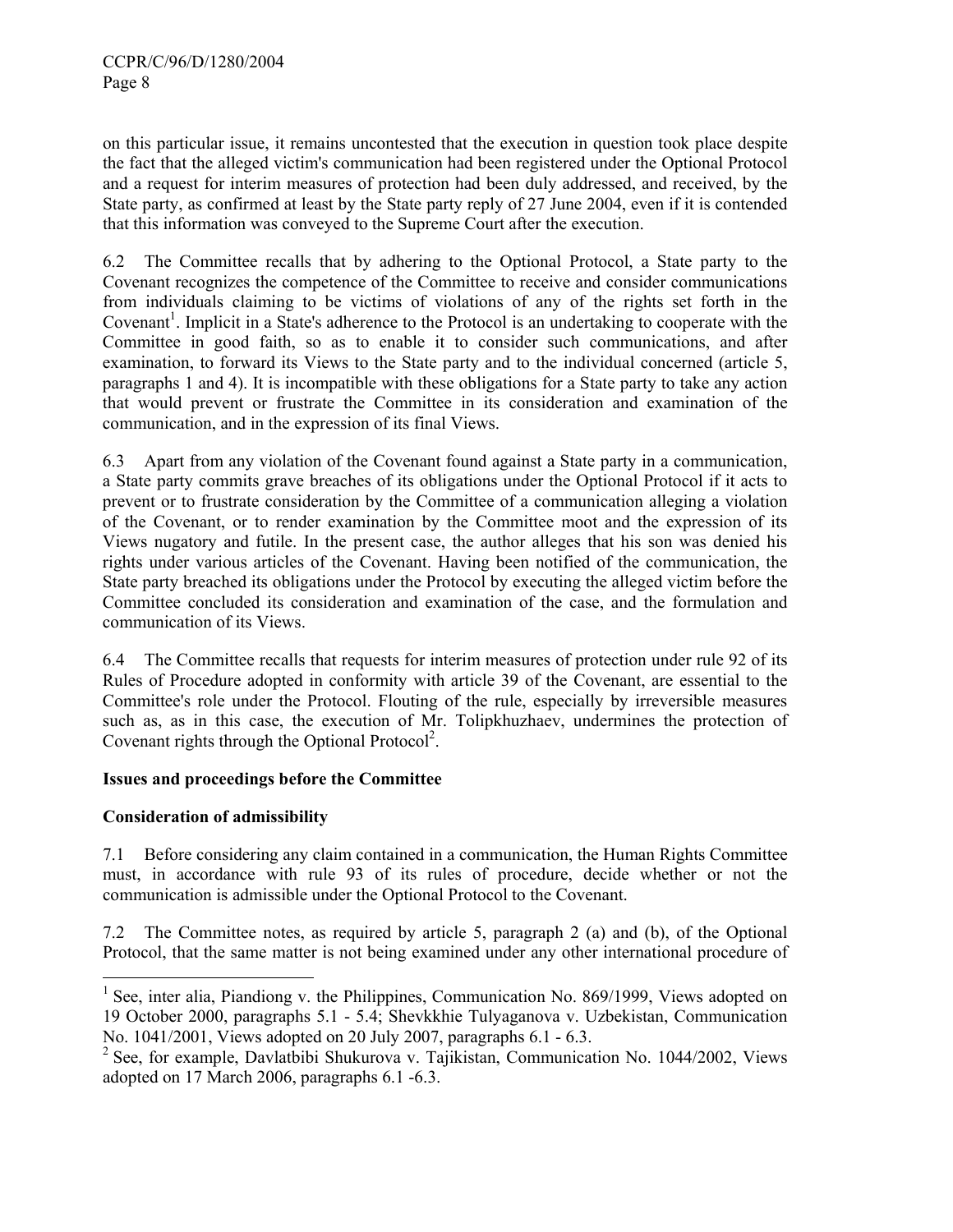investigation or settlement, and that it is uncontested that domestic remedies have been exhausted.

7.3 The Committee has noted the author's claim under articles 6, paragraph 4; article 9; and article 16, of the Covenant. It observes that the author advances these claims in vague and general terms, without specifying which particular acts/omissions of the State party's authorities amounted to a violation of his son's rights under these provisions of the Covenant. In the absence of any further information in this respect, the Committee considers that this part of the communication is inadmissible as insufficiently substantiated, pursuant to article 2 of the Optional Protocol.

7.4 The author has also invoked a violation of his son's rights under article 14, paragraph 2, of the Covenant. The Committee observes, however, that the author has submitted no further information in this connection. In the circumstances, it also considers this part of the communication inadmissible under article 2 of the Optional Protocol, because of insufficient substantiation.

7.5 The Committee considers that the remaining part of the communication is sufficiently substantiated, for purposes of admissibility, and declares it admissible, as far as raising other issues under article 6; and issues under article 7; article 10; and article 14, paragraphs 1 and 3, of the Covenant.

## **Consideration of the merits**

8.1 The Human Rights Committee has considered the communication in light of all the information made available to it by the parties as provided for under article 5, paragraph 1, of the Optional Protocol.

8.2 The author claims that his son was beaten and tortured by the police immediately after his transfer from Kazakhstan to Uzbekistan, and he was thus forced to confess guilt. The author provides detailed information about his son's ill-treatment, and claims that numerous complaints made to this effect were ignored by the courts. The State party does not refute these allegations specifically, but rather limits itself in contending that the guilt of the author's son was fully established.

8.3 The Committee recalls that once a complaint about ill-treatment contrary to article 7 has been filed, a State party must investigate it promptly and impartially<sup>3</sup>. Although it transpires from the copy of the decision of the Military Court that Mr. Tolipkhuzhaev's torture allegations were addressed and rejected by the court<sup>4</sup> while re-examining the criminal case on 29 October 2004, the Committee considers that in the circumstances of the present case, the State party has failed to demonstrate that its authorities did address the torture allegations advanced by the author expeditiously and adequately, in the context of both domestic criminal proceedings and the present communication. Accordingly, due weight must be given to the author's allegations. The Committee therefore concludes that the facts before it disclose a violation of the rights of Mr. Tolipkhuzhaev under articles 7 and 14, paragraph 3 (g), of the Covenant. In the light of this

<sup>&</sup>lt;sup>3</sup> General Comment on article 7, No. 20 [44], adopted on 3 April 1992, paragraph 14.

<sup>&</sup>lt;sup>4</sup> See footnote No. 6 above.